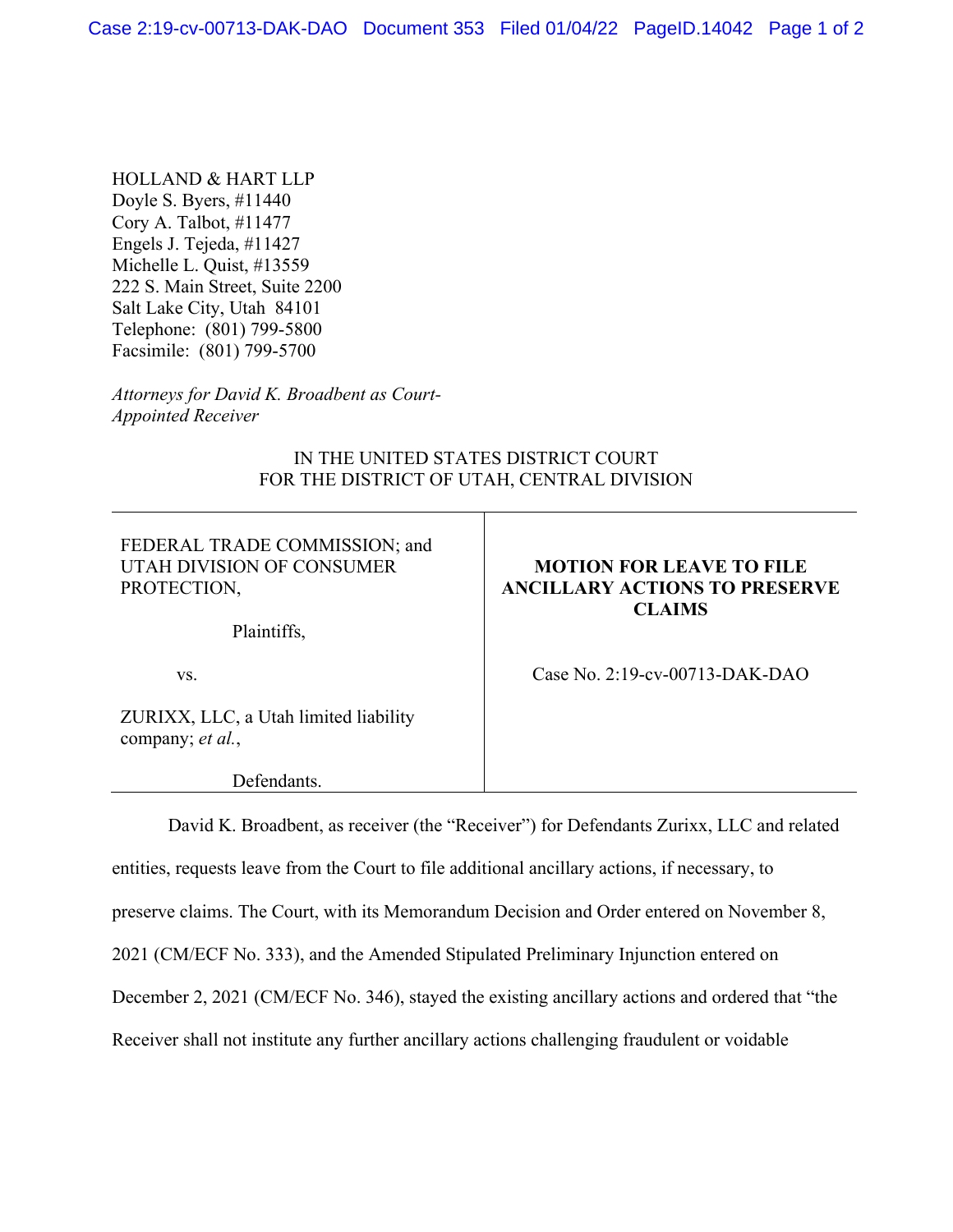transfers until further ruling by the Court." Section XV(M) of the Amended Stipulated Preliminary Injunction.

The Receiver entered into tolling agreements with various parties pending attempts to negotiate possible settlements. Some of those parties may refuse to extend the tolling agreements. One such agreement is set to expire on January 18, 2022. In the event tolling agreements expire, and the Receiver is unable to file actions, he risks the relevant claims being barred by the applicable statutes of limitations, statutes of repose, or other time-related defenses.<sup>1</sup> The Receiver respectfully requests leave to file actions, if necessary, in order to preserve the claims he may bring against such parties. The Receiver understands that newly-filed actions may be stayed immediately by the Court consistent with its recent rulings, but he requests leave to file them for preservation purposes.

A proposed order is submitted herewith.

RESPECTFULLY SUBMITTED this 4th day of January, 2022.

#### HOLLAND & HART LLP

 */s/ Doyle S. Byers* Doyle S. Byers Cory A. Talbot Engels J. Tejeda Michelle L. Quist *Attorneys for David K. Broadbent as Court-Appointed Receiver* 

18029402\_v1

<sup>&</sup>lt;sup>1</sup> The Receiver does not concede that such claims would be barred by applicable statutes of limitation, statues of repose, or other time-related defenses, only that the risk of claims being barred is greater if they are filed outside of agreed upon tolling periods.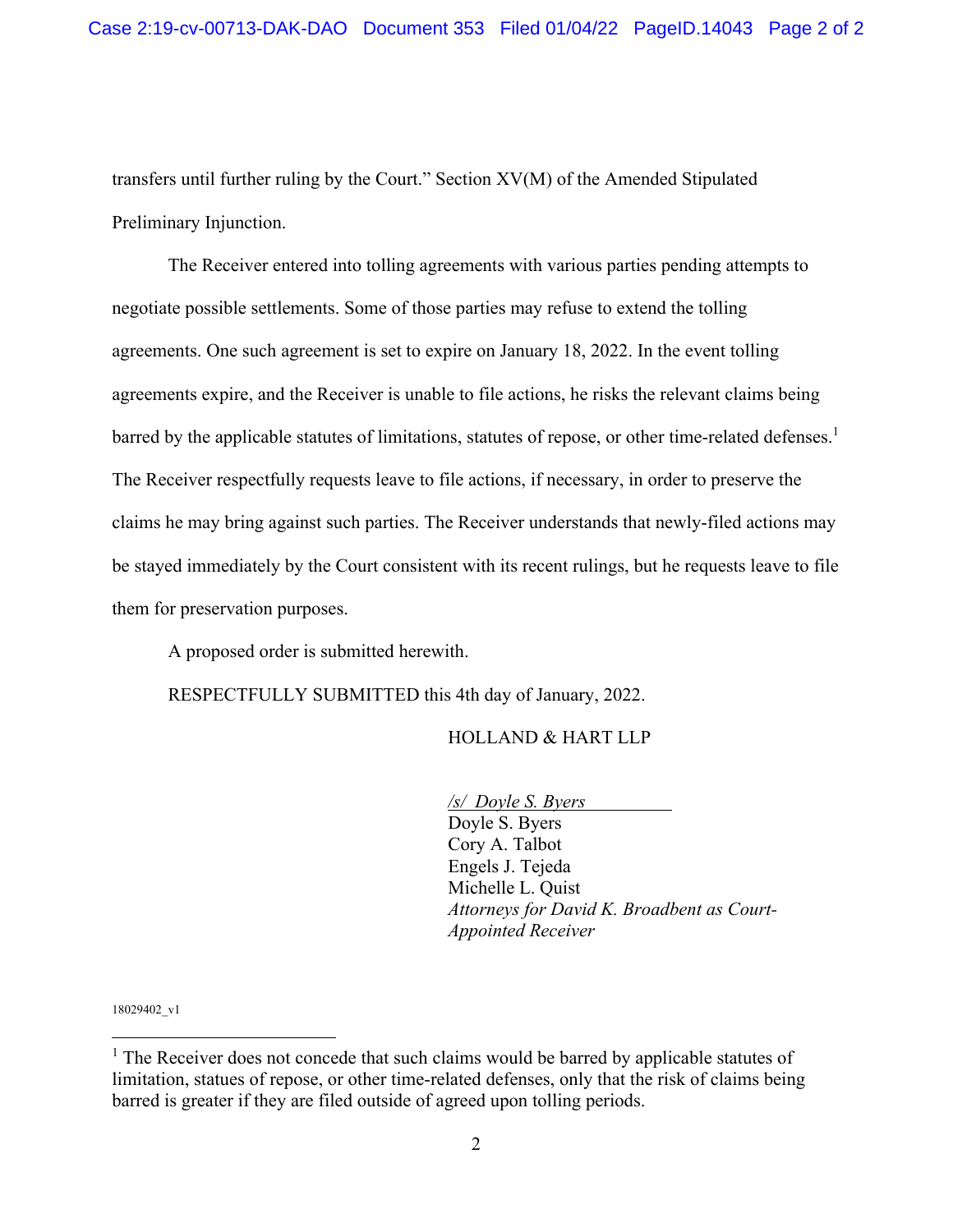HOLLAND & HART LLP Doyle S. Byers, #11440 Cory A. Talbot, #11477 Engels J. Tejeda, #11427 Michelle L. Quist, #13559 222 S. Main Street, Suite 2200 Salt Lake City, Utah 84101 Telephone: (801) 799-5800 Facsimile: (801) 799-5700

*Attorneys for David K. Broadbent as Court-Appointed Receiver* 

## IN THE UNITED STATES DISTRICT COURT FOR THE DISTRICT OF UTAH, CENTRAL DIVISION

FEDERAL TRADE COMMISSION; and UTAH DIVISION OF CONSUMER PROTECTION,

Plaintiffs,

# **ORDER APPROVING RECEIVER'S MOTION FOR LEAVE TO FILE ANCILLARY ACTIONS TO PRESERVE CLAIMS**

vs.

ZURIXX, LLC, a Utah limited liability company; *et al.*,

Defendants.

Case No. 2:19-cv-00713-DAK-DAO

David K. Broadbent, as receiver (the "Receiver") for Defendants Zurixx, LLC and related

entities (collectively, "Zurixx"), filed his Motion for Leave to File Ancillary Actions to Preserve

Claims (CM/ECF No.  $\therefore$ ; the "Motion") on January 4, 2022.

Having considered the Motion, and good cause appearing, the Court HEREBY ORDERS

as follows:

1. The Motion is GRANTED and APPROVED;